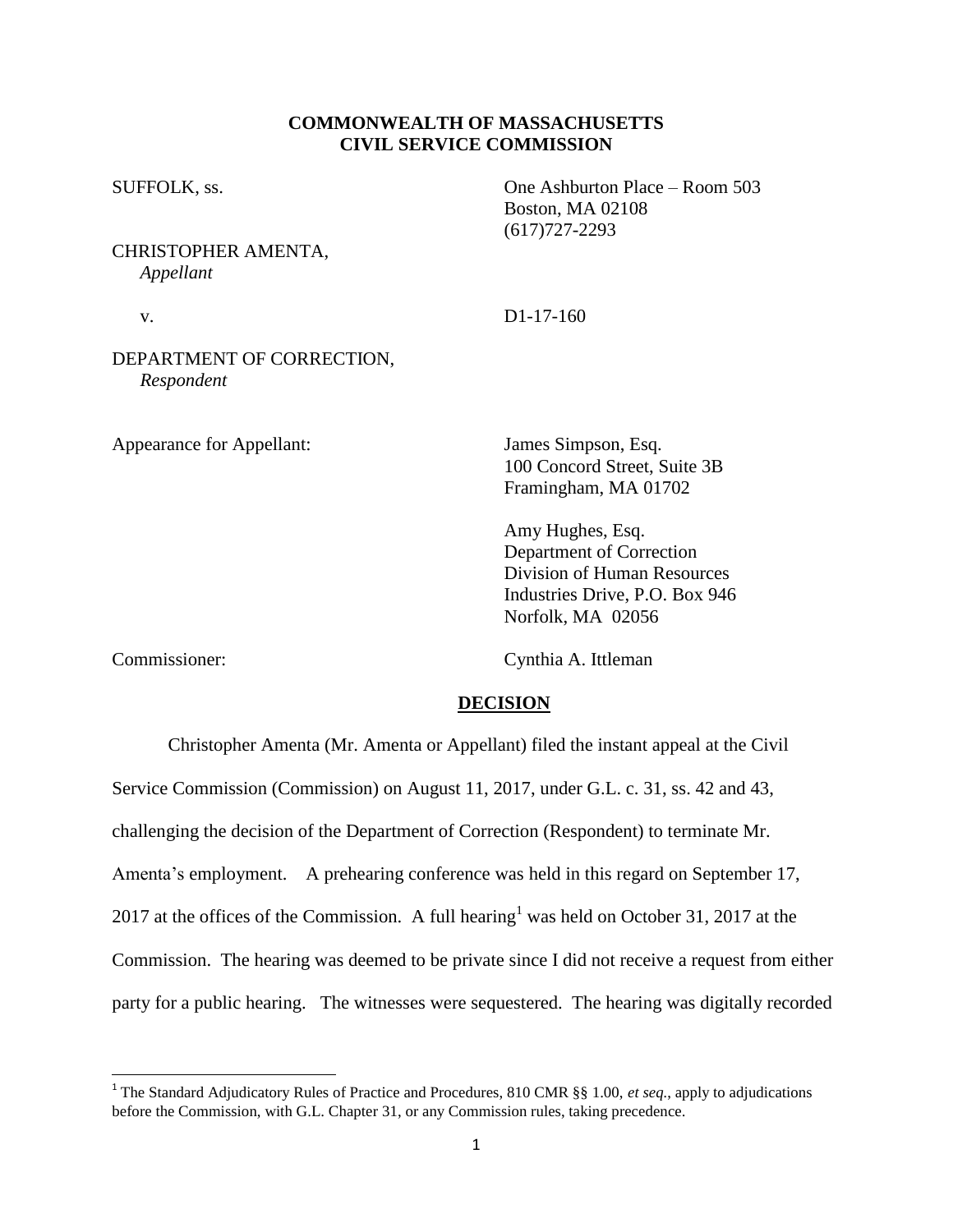and the parties received a CD of the recording.<sup>2</sup> The parties submitted post-hearing briefs. For the reasons stated herein, the appeal is denied.

## **FINDINGS OF FACT**

Respondent's Exhibits (R.Ex.) 1 through 9 and the Appellant's Exhibits (A.Ex.) 1 through 7 were entered into evidence at the hearing. At the hearing, the Respondent was ordered to produce additional documents, which it produced and which have been entered into the record as Respondent's Post Hearing Exhibits (R.PH.Exs.<sup>3</sup>). Based on all of the exhibits, the testimony of the following witnesses:

### *Called by the Respondent*:

- Steven Silva, Superintendent, Souza-Baranowski Correctional Center
- Keith Nano, Deputy Superintendent, North Central Correctional Center

# *Called by the Appellant*:

- **Mrs. Amenta**
- $Mrs.C$

 $\overline{\phantom{a}}$ 

- $\blacksquare$  Ms. L, friend of the family<sup>4</sup>
- Christopher Amenta (Appellant)

and taking administrative notice of all matters filed in the case and pertinent statutes, case law,

rules, regulations, policies, and reasonable inferences from the evidence; a preponderance of

credible evidence establishes the following facts:

 $2<sup>2</sup>$  If there is a judicial appeal of this decision, the plaintiff in the judicial appeal would be obligated to supply the court with a transcript of this hearing to the extent that he/she wishes to challenge the decision as unsupported by the substantial evidence, arbitrary and capricious, or an abuse of discretion. If such an appeal is filed, this CD should be used to transcribe the hearing.

 $3$  The documents produced by the Respondent in response to the order at hearing are: details regarding discipline issued in 2000, 2001, 2002 and 2003, 2010 and 2015, a 2007 settlement agreement, and a 2017 sixty (60)-day suspension.

 $<sup>4</sup>$  Ms. L testified briefly, asserting that she was in the hotel room of Mrs. Amenta and Mrs. C while Mrs. Amenta and</sup> Mrs. C allegedly used the Appellant's cell phone but that she was in the shower and, therefore, she did not observe them allegedly using the Appellant's cell phone. (Testimony of Ms. L)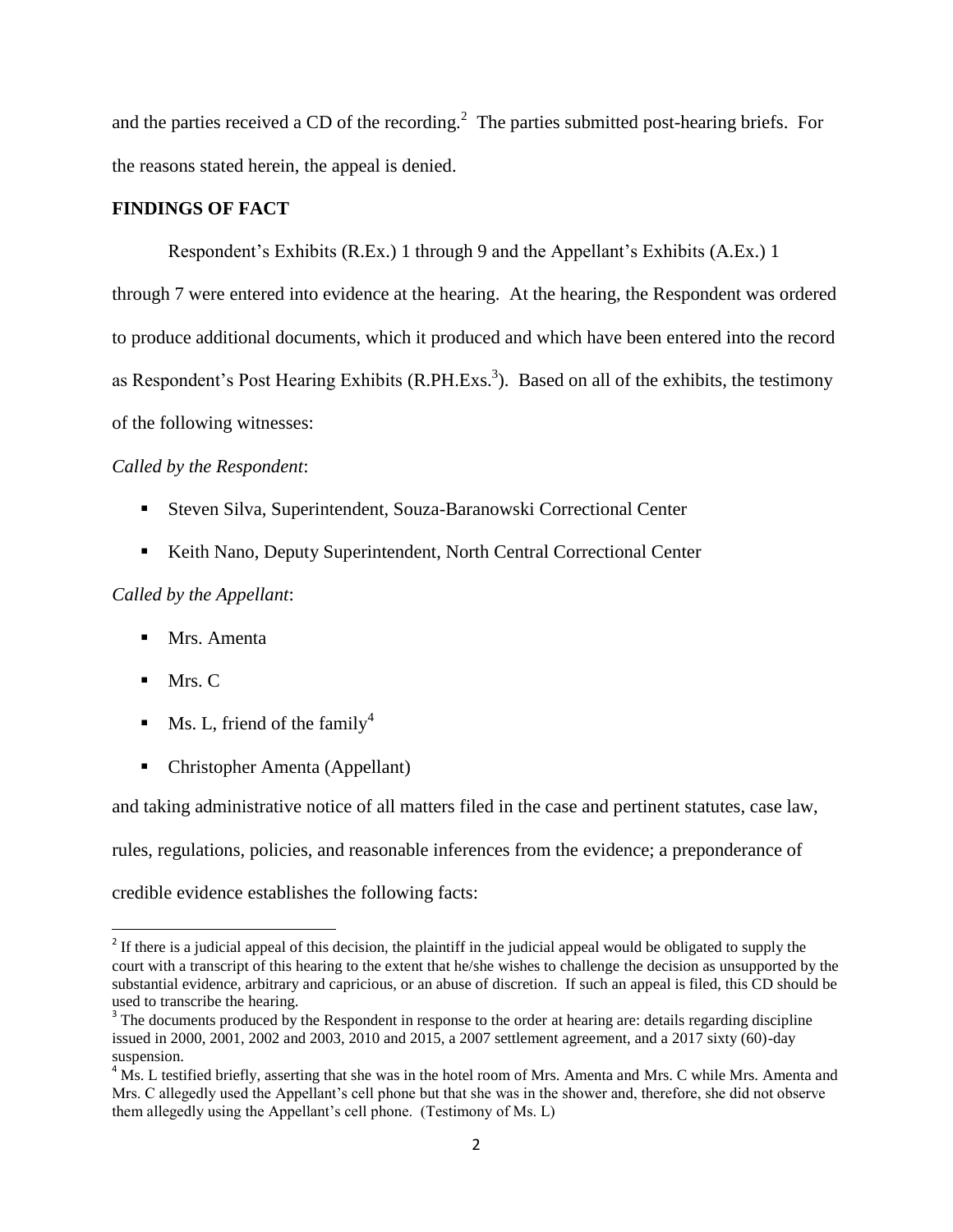- 1. The Appellant was hired by the Department on September 6, 1998 and was a tenured civil service employee as a Correction Officer I (CO I) assigned to the Souza Baranowski Correctional Center (SBCC) at the time of his termination. (Testimony of Appellant)
- 2. The incident that led to the Appellant's termination and the instant appeal occurred on or

about May 1, 2017, while the Appellant was on a sixty (60)-day suspension for his

conduct on October 19, 2016. On October 19, 2016, the Appellant was working at the

SBCC, a maximum security facility, and he had an altercation with a Sergeant. In a letter

dated January 6, 2017, following an investigation and DOC hearing concerning the

altercation, then-Commissioner Turco found, in part, that the Appellant,

… made inappropriate and insubordinate comments to a Sergeant while on duty. For example, [the Appellant] made comments to him about being late, [the Appellant] referred to him as "Mr. Mcxxxxy", and [the Appellant] requested music to get the "xxxxiness" out of the air.

[The Appellant] engaged in a verbal and physical altercation with the Sergeant while on duty. Initially, the altercation between [the Appellant] and the Sergeant was mutual as [they] grabbed each other's uniform tops, pushed each other, and fell to the floor.

Once on the floor, however, [the Appellant] punched the Sergeant in the face twice. …

[The Appellant] caused serious injury to the Sergeant …

[The Appellant lied to [his] Lieutenant about what transpired … In particular, [the Appellant] told the Lieutenant that [the Appellant] and the Sergeant had just been horse playing and there were no issues….

[The Appellant] failed to properly report [his] October 19, 2016 altercation with the Sergeant.

[The Appellant] lied and [was] less than forthcoming when questioned by the Superintendent's Special Investigator about this incident. …

The above-stated conduct is in violation of the following Rules and Regulations Governing All Employees of [the Department]:

General Policy I, … "Nothing in any part of these rules and regulations shall be construed to relieve an employee of his/her primary charge concerning the safe-keeping and custodial care of inmates or, from his/her constant obligation to render good judgment and full and prompt obedience to all provisions of law and to all orders … Improper conduct affecting or reflecting upon any correctional institution or the Department … in any way will not be exculpated …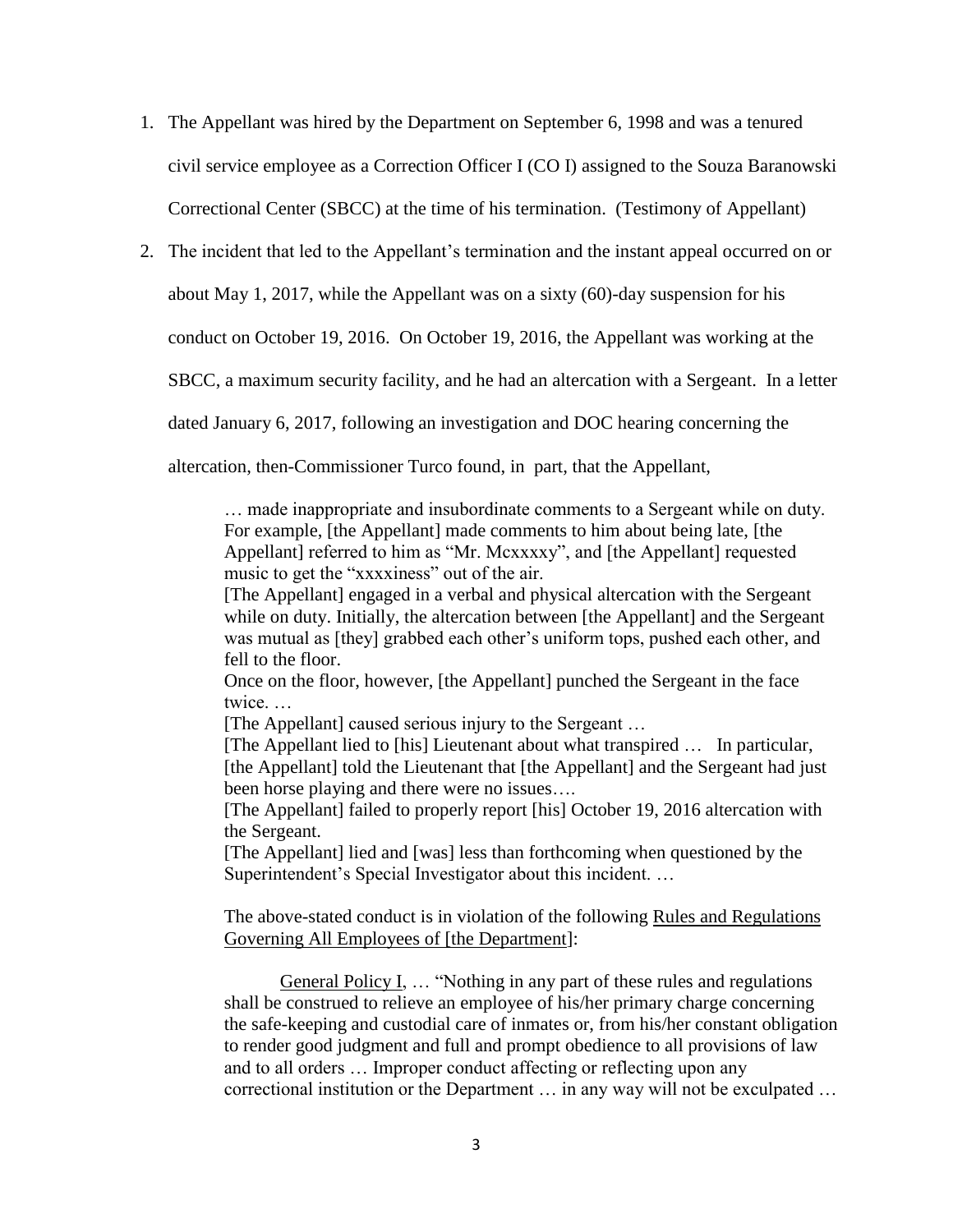Rule 1 ... You must remember that you are employed in a disciplined service which requires an oath of office. Each employee contributes to the success of the policies and procedures established for the administration of [the Department] … Employees should give dignity to their position …

Rule 6(a) …"Correctional goals and objectives can be best achieved thorough (sic) the united and loyal efforts of all employees. In your working relationships with coworkers you should treat each other with mutual respect, kindness and civility … You should control your temper, exercise the utmost patience and discretion, and avoid all collusions, jealousy and controversies in your relationships with co-workers …"

Rules 6(b) … "Do not foster discontent or otherwise tend to lower the morale of any employee, and be particularly discreet … when discussing personal matters of yourself …

Rule 6(c) … "The duties assigned to you should demand your entire attention. …"

Rule 6(d) … "Relations between supervising and subordinate employees should be friendly in aim yet impersonal and impartial …. You shall readily perform such duty as assigned, and must exhibit at all times, the kind of respect toward your superior which is expected and required in correctional service. …"

Rule 7(c) … "Any [Department] … employee who is found … flagrantly, wantonly, or willfully neglecting the duties and responsibilities of his/her office shall be subject to immediate discipline up to and including discharge."

Rule  $19(c)$  ... " ... You must respond fully and promptly to any questions or interrogatories relative to the conduct of … another employee or yourself. …"

Rule 19(d) …"It is the duty and responsibilities of all institution and [Department] employees to obey these rules and official orders ..."

This behavior also violates the Department's Policy for the Prevention and Elimination of Workplace Violence, 103 DOC 237, which provides, in part:

Workplace Violence – includes but is not limited to …: 1) Bullying, Intimidation, harassment, stalking, … or physical assault and/or battery; and ... Any behavior that causes disruption of workplace productivity …. 103 DOC 237.02 …"

"… All allegations, reports, incidents, or threats of workplace violence must be immediately reported to the Superintendent, Division Head or designees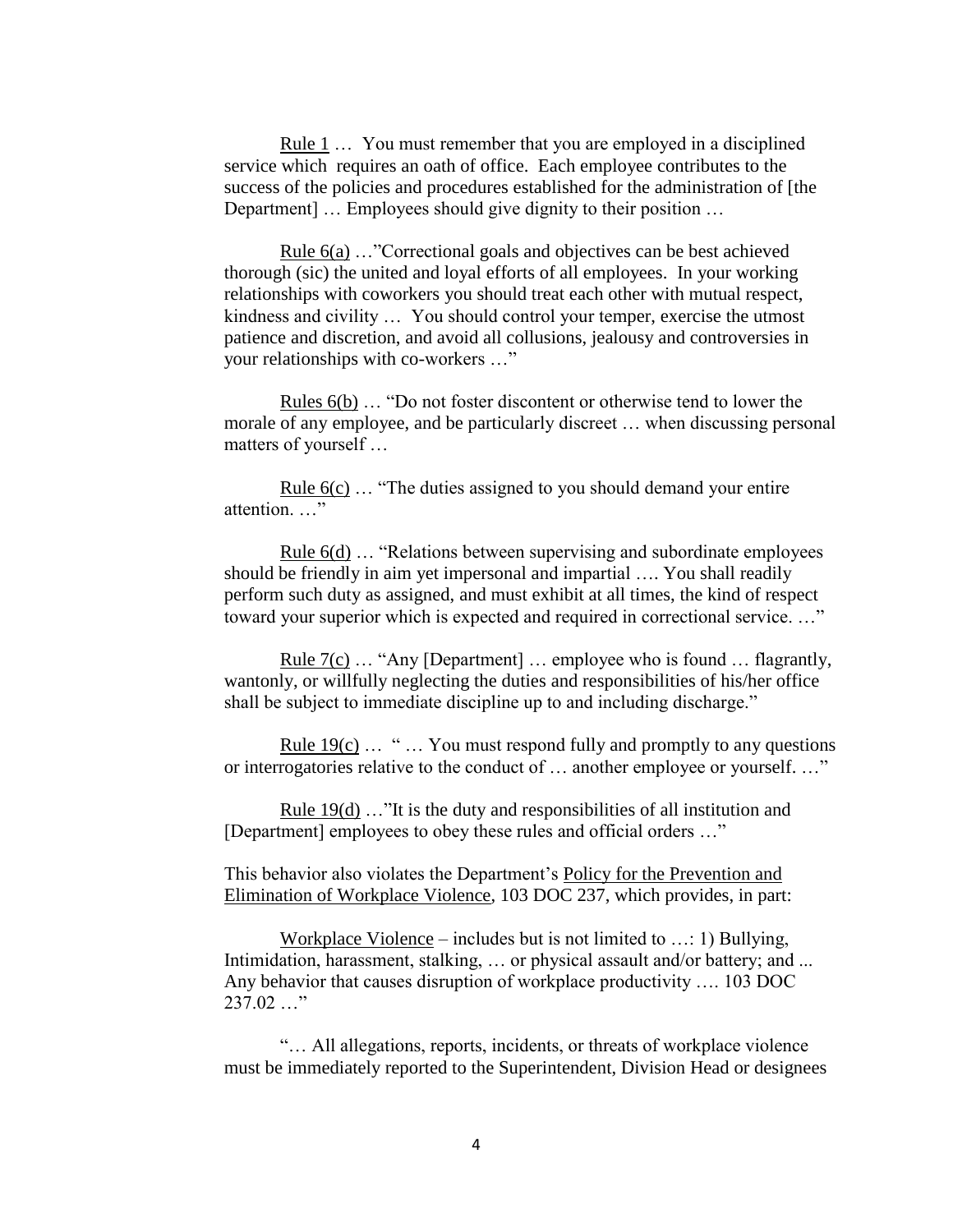verbally and follow up with a confidential incident report before the end of the shift. …"

Finally, [the Appellant's] conduct violates 103 DOC 215.13, the [Mass. DOC] Conflict of Interest and American Correctional Association Code of Ethics policy, which states, … "members shall maintain relationships with colleagues to promote mutual respect within the profession and improve the quality of service," and "Members shall respect, promote, and contribute to a workplace that is safe, health and free of harassment in any form." ... (R.Ex. 7)(emphasis in original)

3. The Appellant's Sergeant at the time of the Oct. 19, 2016 altercation was Brian Nano,

brother of Deputy Superintendent Keith Nano at the SBCC. (R.Ex. 1) Sgt. Nano was

also disciplined as a result of the altercation. (R.Ex. 2) Dep. Supt. Keith Nano worked at

the SBCC briefly from 2016 to 2017. (Testimony of Keith Nano)

4. On March 28, 2017, the Appellant, the Department and the Appellant's union signed a

"Last Chance Settlement Agreement" regarding the Oct. 19, 2016 altercation, which

provided, in part, as follows,

… [the Appellant] will receive a sixty (60) day suspension. …

… any future incidents of unprofessional conduct and/or conduct unbecoming of a correctional professional, in violation of the General Policy and/or Rule 1 of the Rules and Regulations Governing All Employee (sic) of the [DOC], as determined by the Commissioner of the Department after a hearing pursuant to G.L. c. 31, s. 41, shall constitute just cause for Christopher Amenta's termination. Christopher Amenta and MCOFU expressly waive their right to appeal … This paragraph shall remain in effect for two (2) years …

… Christopher Amenta will be reassigned to MCI-Concord …

MCOFU and Christopher Amenta agree that they will not pursue any claims which may be pending relative to this specific matter ...

… It is understood that this Last Chance Settlement Agreement is without any admission of liability or wrongdoing by any party.

…. (R.Ex. 7)

5. As indicated by a cover letter dated April 6, 2017, attached to the Agreement, the

Appellant was to serve the 60-day suspension from March 29 to June 20, 2017. (R.Ex. 7)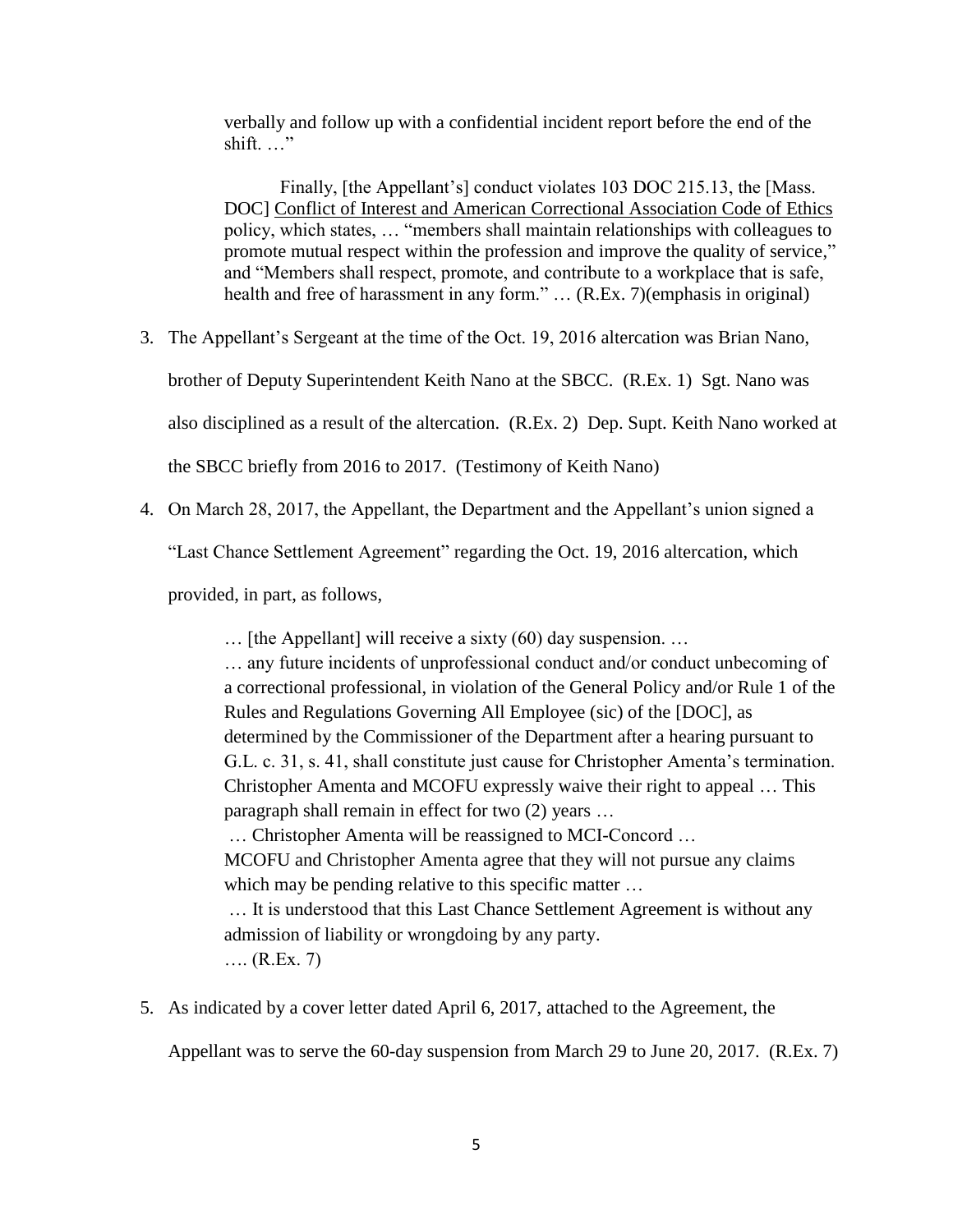- 6. The Appellant signed the last chance agreement so that he would not be terminated. (Testimony of Appellant)
- 7. On May 1, 2017, the Appellant was serving his 60-day suspension and was in Florida to visit amusement parks with Mrs. Amenta, his wife<sup>5</sup>; Mrs. C, his mother-in-law; his minor daughter; and Ms. L, a family friend. (Testimony of Mrs. Amenta) Mrs. C contributed \$2,500 to the trip by check dated April 6, 2017. (A.Ex. 3) The Appellant's mother reportedly contributed \$2,500 in cash. (Testimony of Mrs. Amenta and Mrs. C)
- 8. On May 1, 2017, at or about 3:26 p.m., a posting appeared on the Appellant's Facebook page stating, "Just wanted to thank the Nano's for making our Disney Vacation possible …." and included a photograph of the Appellant's minor daughter apparently at an amusement park-related event. (R.Ex. 6)
- 9. Dep. Supt. Keith Nano was told about the posting on the Appellant's Facebook page and Dept. Supt. Nano told Supt. Silva about it. (Testimony of Dep. Supt. Nano) A couple of other Correction Officers told Supt. Silva about the posting and printed it out. (Testimony of Silva; R.Ex. 6) Supt. Silva looked at the posting and saw no other person's name on it so he believed the Appellant posted it on his own Facebook page. Further, Supt. Silva found the Facebook posting to be a distraction to several staff members. At the DOC hearing, Supt. Silva stated that Dep. Supt. Nano found the Facebook posting to be highly offensive. (R.Ex. 2) Supt. Silva told Dep. Supt. Nano not to get involved in the matter other than writing a report. (Testimony of Silva) Asked at the DOC hearing why the Facebook posting was not investigated, the hearing officer wrote in her report that Supt. Silva answered that "investigations do not always occur when there is an 'overt' act as in this case." (R.Ex. 2)

 $\overline{\phantom{a}}$ 

<sup>&</sup>lt;sup>5</sup> Mrs. Amenta works at the Department.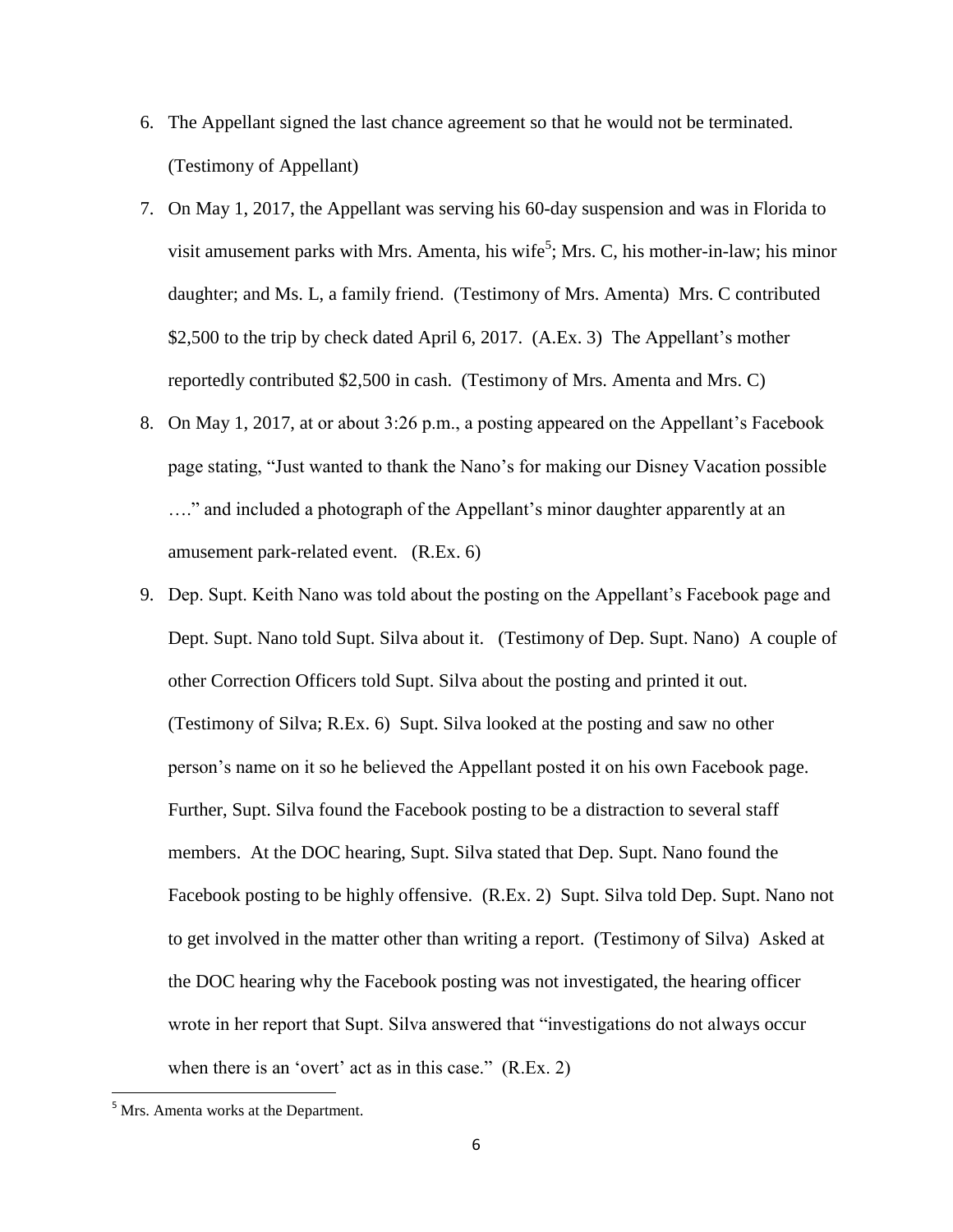- 10. The Appellant deleted the posting not long after it was posted. He received a comment about it contacted his union. (Testimony of Appellant)
- 11. On May 3, 2017, Dep. Supt. Keith Nano prepared a Confidential Incident Report stating, in part,

On May 2, 2017 during my tour of duty at SBCC, it was brought to my attention that a derogatory or inflammatory comment about me from an employee had reportedly been seen on a social media website. Specifically, … that [the Appellant] had posted a family vacation photo and had attached the comment to the effect of "I would like to thank the Nano's for making this vacation possible". This appeared to be a reference to the suspension Officer Amenta was currently serving following an incident which occurred at SBCC some months ago involving him and Officer Brian Nano, my younger brother. His apparent reference to me was unclear, however, as I was not involved in the incident. Nor was I involved in investigating the matter, or in the imposition of any discipline. I reported this matter to my supervisor, Superintendent Silva, as it appeared to be related to a formal staff disciplinary matter …. (R.Ex. 5)

12. Supt. Silva found that the Appellant's conduct in this regard was unprofessional and

unbecoming a Correction Officer, that it disrupted the workplace and that the posting was

a big insult to the whole Department. (Testimony of Silva)

13. DOC did not conduct an investigation of the May 1, 2017 posting on the Appellant's

Facebook page, although he reported it to his supervisor, Dep. Commissioner Paul

Henderson. (Stipulation)

 $\overline{\phantom{a}}$ 

14. 103 DOC 522 is the Department's Internal Affairs Unit Policy, which discusses

investigations. Section 522.03 states, in part,

It is the Department's philosophy that all complaints of staff misconduct are to (sic) systematically examined and investigated when warranted to discover truth.  $\ldots$  (PH.Exs.)<sup>6</sup>

<sup>&</sup>lt;sup>6</sup> The Appellant avers that the DOC did not follow 103 DOC Rules and Responsibilities policy 239.04. However, that policy pertains to the role of the Internal Affairs Unit regarding allegations of discrimination and retaliation and the role of Superintendents, Division Heads and Supervisory personnel regarding the same. The Appellant states that Dep. Supt. Nano testified at the Commission that the Facebook posting was "harassing and disturbing". The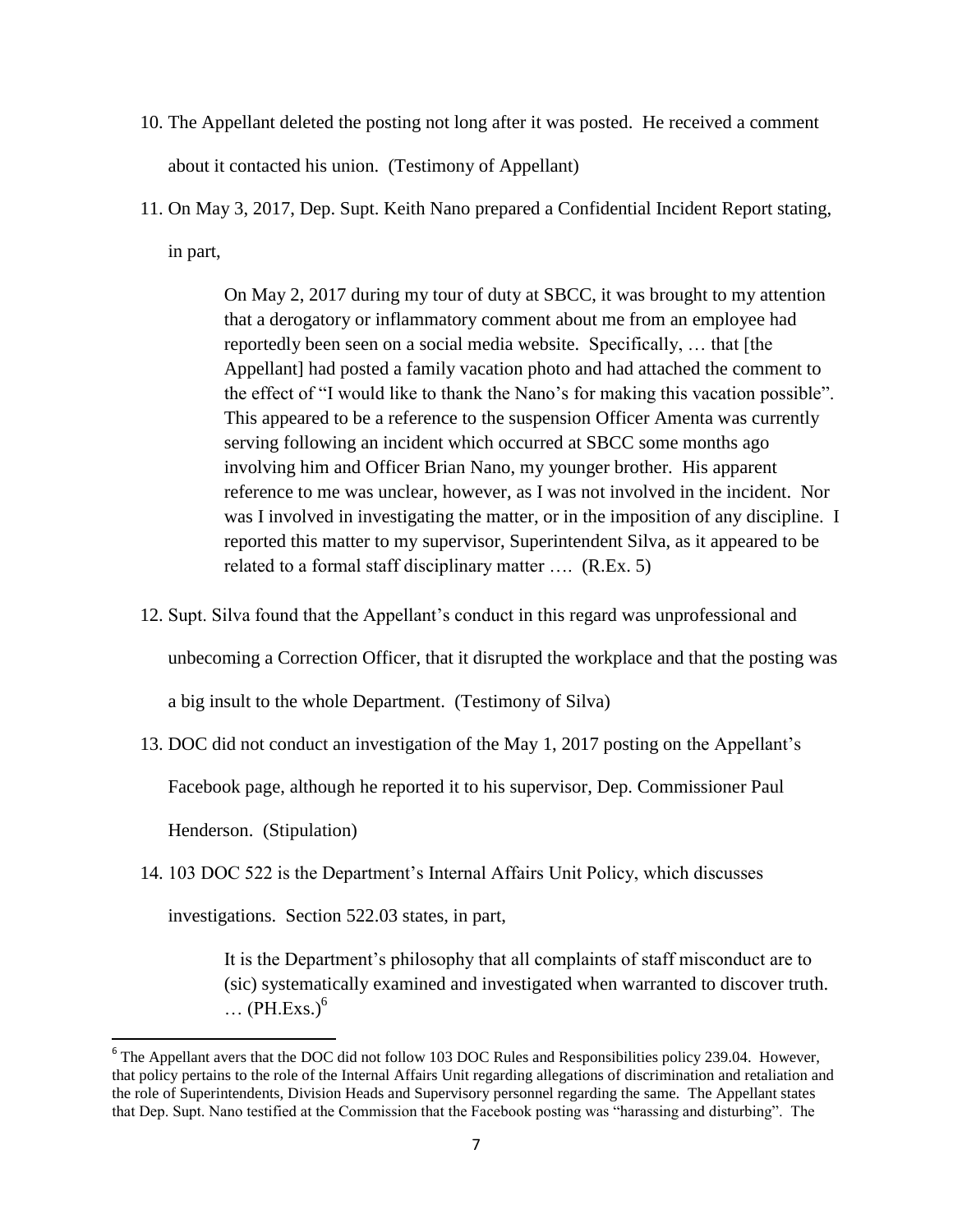- 15. By letter dated May 19, 2017, DOC notified the Appellant that there would be a hearing on June 1 at 11:00 a.m. regarding the May 1, 2017 Facebook posting, stating the provisions of cited applicable DOC rules that it was alleged the Appellant's posting violated. (R.Ex. 1)
- 16. The June 1, 2017 DOC hearing was held. It was attended by Supt. Silva, Appellant's Attorney James Simpson, a union representative, Mrs. C, Mrs. Amenta, and the Appellant. Ms. C and Mrs. Amenta were sequestered witnesses. (R.Ex. 2)
- 17. On June 15, 2015, the DOC Hearing Officer, Annabelle Cisternelli, sent a lengthy memo about the June 7 hearing, which concluded that the Department established, by a preponderance of the evidence, that the Appellant's Facebook posting violated General Policy 1, rule 6(a), (b) and (d) of the Rules and Regulations Governing All Employees of the [Department]. (R.Ex. 2)(*supra*)
- 18. By letter dated August 1, 2017, Commissioner Turco informed the Appellant that his employment was terminated based on the findings in the hearing officer's detailed report and a Last Chance Agreement signed by the Appellant on March 28, 2017 following his fight with Sgt. Nano. (R.Ex. 3)
- 19. The Appellant filed the instant appeal with the Commission on August 11, 2017. (Administrative Notice)
- 20. At the Commission hearing, the Appellant alleges that, while his family was inside a hotel room where they stayed on May 1, 2017 and he was at the pool, his mother-in-law

 $\overline{a}$ 

Appellant further avers that 103 DOC 239 defines harassment as one type of discrimination, requiring an investigation, *inter alia*. However, Dep. Supt. Nano's confidential report made no such statement. Moreover, as noted above, Dept. Supt. Nano's report stated that he believed the posting was directed at his brother, Sgt. Nano, with whom the Appellant had been involved in a fight that led to his (the Appellant's) sixty (60)-day suspension, not Dep. Supt. Nano, and, thus, related to the disciplinary matter, not harassment of Dep. Supt. Nano.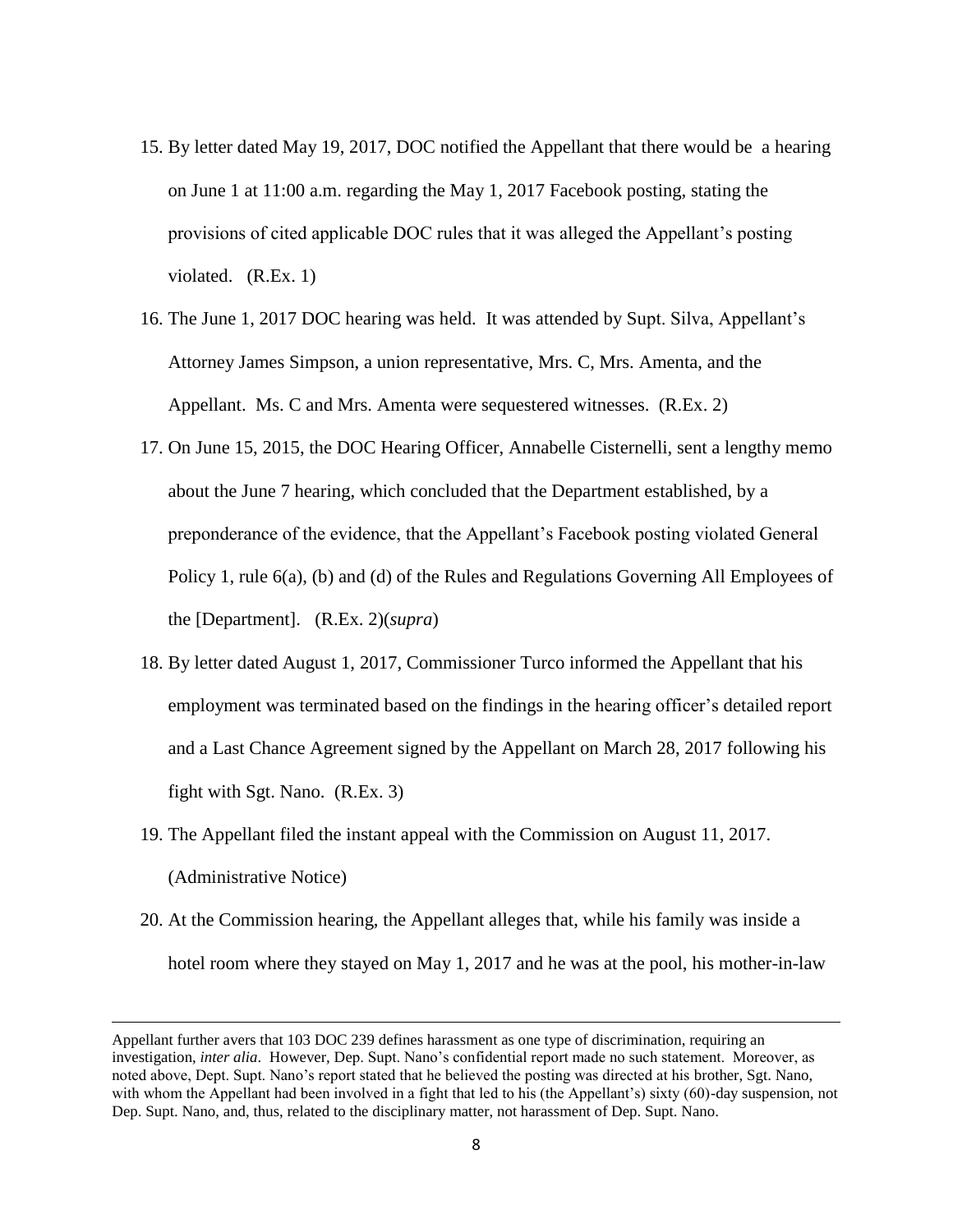was learning how to use Facebook and his wife, who allegedly uses his phone and Facebook account, posted the photo on his cell phone and that his mother-in-law intended to insert text that thanked the "Nanas" (the name by which the Appellant's daughter refers to her grandmothers) for the vacation because his daughter's grandmothers had paid for a significant part of the vacation but the smart phone auto-correct function changed it so that it appeared to thank the "Nano's", which name appeared in the autocorrect function because the Appellant had communicated with Brian Nano online previously. I find that the attempted alternate explanations for the posting on the Appellant's Facebook account have little credibility for the following reasons:

- a. The Appellant asserted that Sgt. Nano had attacked him first in their altercation, despite the notice of hearing that states that the altercation was mutual until they were on the floor where the Appellant punched Sgt. Nano twice. (R.Ex. 7)
- b. At the time of their vacation, the Appellant was on a 60-day suspension for the altercation with Sgt. Nano and used obscene epithets to insult the superior officer. (R.Ex. 7)
- c. Although there is concrete evidence (a copy of a check) in the record of the contribution of the Appellant's mother-in-law, there is no documentary evidence of the contribution by the Appellant's mother since the Appellant asserts that the contribution was in cash. (Testimony of Appellant and Mrs. Amenta; Administrative Notice)
- d. Mrs. Amenta said that she and Mrs. C used the Appellant's phone to instruct Mrs. C how to use Facebook because Mrs. Amenta's phone was being charged. However, Mrs. Amenta used her own cell phone (while it was charging) to send a photo to the Appellant's cell phone in order to demonstrate how to post it on Facebook. (Testimony of Mrs. Amenta)
- e. Mrs. Amenta stated that he had deleted Brian Nano's name from the contact list on the Appellant's phone after May 1. However, a screen shot of the Appellant's phone shows that Brian Nano's name is still on the phone. (Testimony of Mrs. Amenta; R.Ex. 6)
- f. Mrs. Amenta and Mrs. C said that Mrs. C asked Mrs. Amenta how to post something on Facebook because she had recently bought a smart phone. However, at the Commission hearing, Mrs. C stated that she does not have a Facebook account or use one. (Testimony of Mrs. Amenta and Ms. C)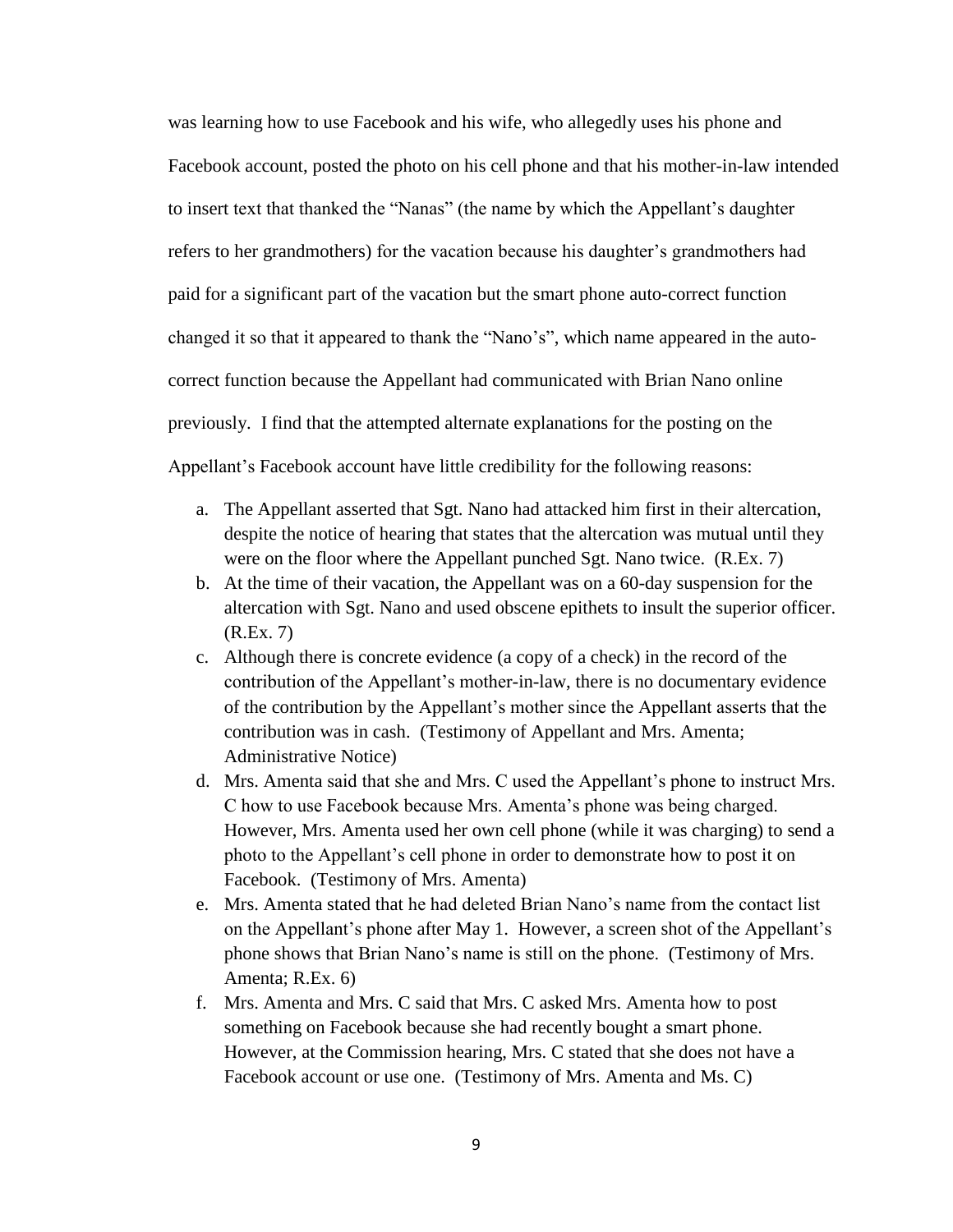- g. Mrs. Amenta stated that she never had a Facebook account but Mrs. C and the Appellant said that she had her own FB account some time ago. (Testimony of Appellant and Mrs. C)
- h. Mrs. Amenta and the Appellant stated that Mrs. Amenta uses the Appellant's Facebook account and his phone. This information was not disclosed at the DOC hearing. When asked why, Mrs. Amenta said, hesitatingly, that she did not know. (Testimony of Appellant and Mrs. Amenta; A.Ex. 2)
- i. Mrs. Amenta has a Facebook application on her own phone. (Testimony of Mrs. Amenta) This indicates that Mrs. Amenta did not need to use the Appellant's phone to access Facebook.
- j. Mrs. Amenta stated that she used her own cell phone, while it was charging, allegedly to send a photo to the App's phone, indicating that one can use a cell phone when it's charging. (Testimony of Mrs. Amenta) This undermines Mrs. Amenta's need to use the Appellant's cell phone.
- k. Mrs. C's testimony varied at times, giving the appearance of an attempt to avoid being pinned down to a specific response. For example, asked if she showed Mrs. Amenta the wording she had written to post on Facebook, she said that she showed it to Mrs. Amenta but then said that Mrs. Amenta did not read it. (Testimony of Mrs. C)
- l. When Mrs. C was asked when Mrs. Amenta sent the photo of her daughter to the Appellant's phone purportedly so that Mrs. C could learn to post it on Facebook, Mrs. C said on one occasion that Mrs. Amenta sent it to the Appellant's phone at the time that Mrs. Amenta was teaching her how to use Facebook but then Mrs. C said that Mrs. Amenta had sent the photo to the Appellant's phone earlier. (Testimony of Mrs. C)
- m. When Mrs. C was asked if she read what she had written to post on Facebook before posting it, Mrs. C waivered again, once saying that she did and once saying that she did not. (Testimony of Mrs. C)
- n. When Mrs. C was asked if she had typed "'s" on the proposed Facebook posting after she thought she had typed "Nana", so that the posting would refer to both grandmothers as allegedly intended, Mrs. C was uncertain but thought she read what she had typed and saw that she needed to add the "'s". (Testimony of Mrs. C)
- o. It is unclear why Mrs. C, who had not used Facebook (and, at the time of the CSC hearing, still did not use the Facebook application on her smart phone)(Testimony of Mrs. C), decided on May 1, 2017 to inquire about Facebook, of all the applications that may be accessible on a smart phone.
- p. When Mrs. C was asked why she would post something on Facebook thanking

herself, as one of the two Nanas, for the vacation trip, she asserted that she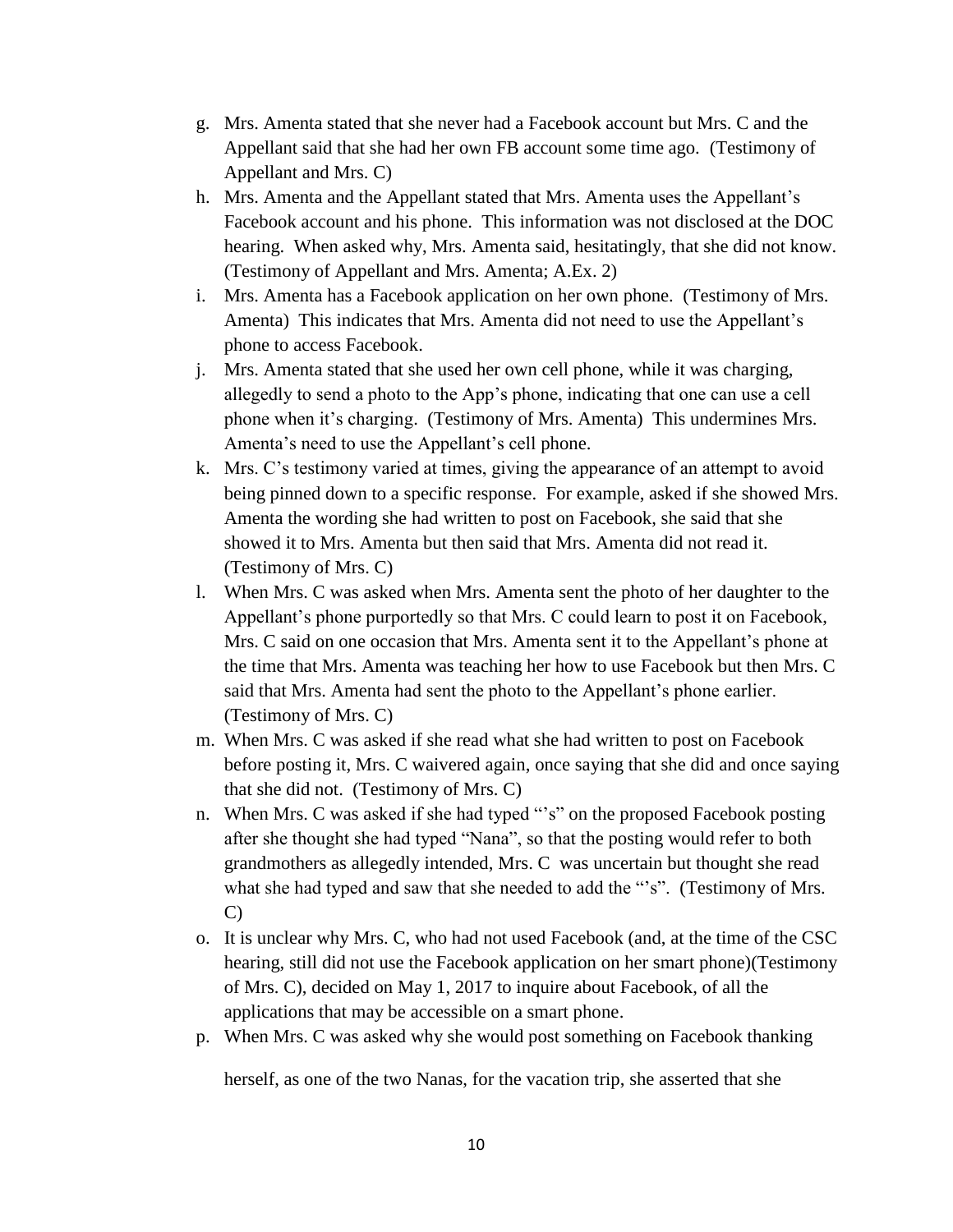thought it was like a "shout out" to people that they were able to make this trip.

(Testimony of Mrs. C (at 2 hrs. 6 mins.))

- 21. The Appellant's disciplinary record is as follows:
	- a. 3/28/17 Last Chance Agreement for unprofessional and/or conduct unbecoming a correction officer, sixty (60)-day suspension, and transfer to MCI-Concord "Referred to a Sgt as 'Mr. Mcxxxxy' and similarly insulting language. Work place violence – struck sergeant in the face twice, causing injury."
	- b. 10/15/15 three (3)-day suspension with two (2) days held in abeyance affirmed at the Commission. "Verbal and physical altercation with another employee. Rude and disrespectful to co-worker, called him 'lazy' and 'useless'. Failed to report workplace violence incident."
	- c.  $6/15/11$  "terminated (reinstated with time served as [suspension] ( $6/5/10$  thru 5/13/11) per AAA dtd. 5/13/11)(sic)[.] Brought personal laptop into facility; looked at porn websites; failed to operate doors on interlock system[.]"
	- d.  $10/4/05 -$  " ... 3 day susp (combined & reduced to a 15 day sus. ... Parked truck in a fire land after being told not to do so twice."
	- e.  $2/2/05 -$  "5 day susp (combined & reduced to a 15 day sus ... Refused direct order to blouse pants in boots[.]"
	- f.  $3/29/04 -$ " ... 15 day susp (combined & reduced to a 15 day sus ...) Disrespectful and insubordinate to a superior officer failed to comply with orders[.]"
	- g.  $8/21/03 2$  day susp (combined & reduced to a 15 day sus. ... Complaint filed with [police department]; became belligerent to police officer[.]"
	- h.  $3/13/03 -$ " ... 10 day susp Sleeping and; (sic) or negligent in performing duties[.]"
	- i. 2/8/02 "letter of reprimand Removed state property [without] permission[.]"
	- j. 1/4/02 "5 day susp[.] Insubordinate; disrespectful to supervisor[.]"
	- k.  $11/15/01 -$  "1 day susp[.] Disrespectful behavior towards superior[.]"

l. 5/30/00 - "letter of reprimand[.] Failed to do pat searches; neglect of duties[.]" (Exhibit 8)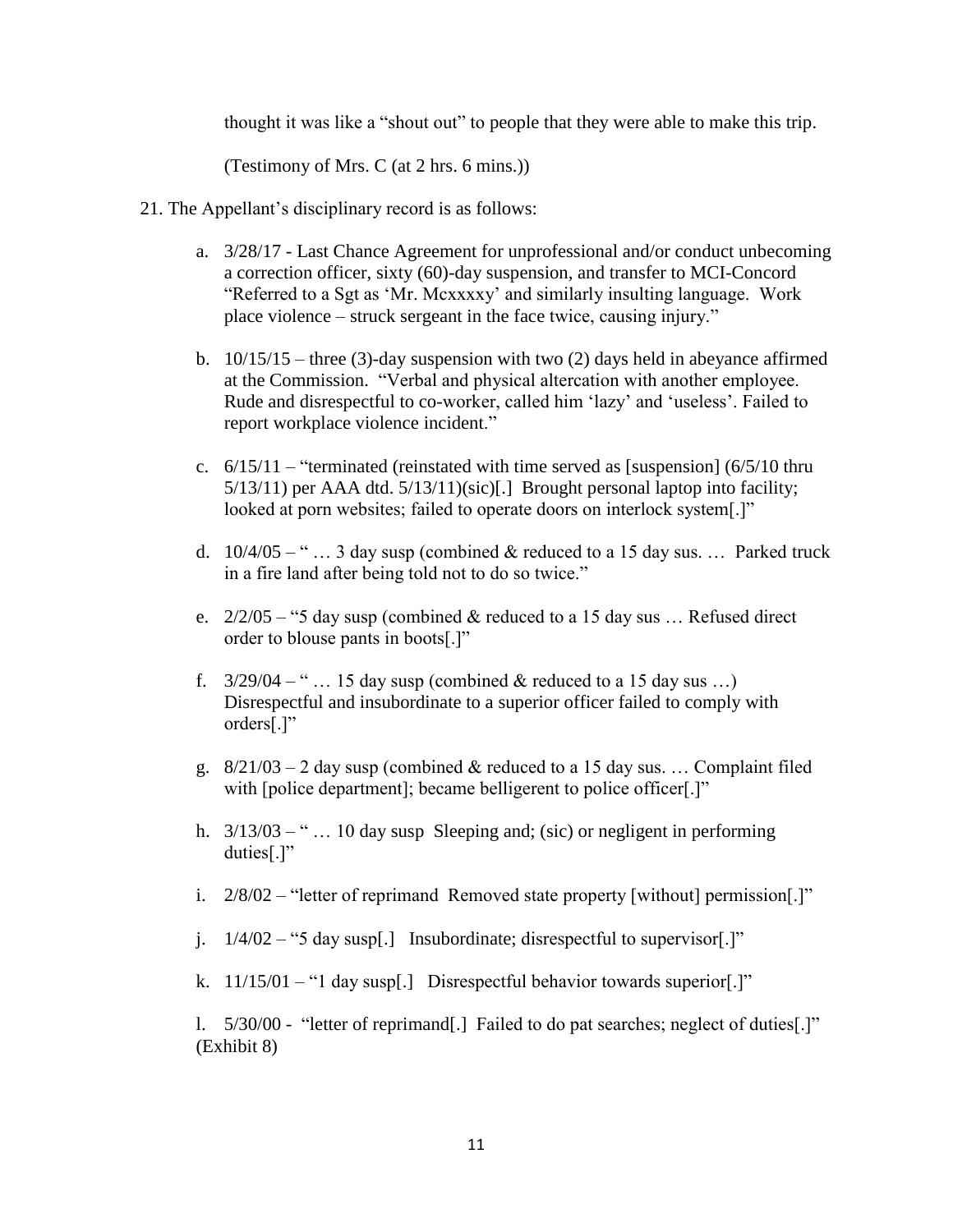G.L. c. 31, s. 43 provides:

"If the commission by a preponderance of the evidence determines that there was just cause for an action taken against such person it shall affirm the action of the appointing authority, otherwise it shall reverse such action and the person concerned shall be returned to his position without loss of compensation or other rights; provided, however, if the employee by a preponderance of evidence, establishes that said action was based upon harmful error in the application of the appointing authority's procedure, an error of law, or upon any factor or conduct on the part of the employee not reasonably related to the fitness of the employee to perform in his position, said action shall not be sustained, and the person shall be returned to his position without loss of compensation or other rights. The commission may also modify any penalty imposed by the appointing authority."

An action is "justified" if it is "done upon adequate reasons sufficiently supported by credible evidence, when weighed by an unprejudiced mind; guided by common sense and by correct rules of law." Commissioners of Civil Service v. Municipal Ct. of Boston, 359 Mass. 211, 214 (1971); Cambridge v. Civil Service Comm'n, 43 Mass.App.Ct. 300, 304 (1997); Selectmen of Wakefield v. Judge of First Dist. Ct., 262 Mass. 477, 482 (1928). The Commission determines justification for discipline by inquiring, "whether the employee has been guilty of substantial misconduct which adversely affects the public interest by impairing the efficiency of public service." School Comm. v. Civil Service Comm'n, 43 Mass.App.Ct. 486, 488 (1997); Murray v. Second Dist. Ct., 389 Mass. 508, 514 (1983).

The Appointing Authority's burden of proof by a preponderance of the evidence is satisfied "if it is made to appear more likely or probable in the sense that actual belief in its truth, derived from the evidence, exists in the mind or minds of the tribunal notwithstanding any doubts that may still linger there." Tucker v. Pearlstein, 334 Mass. 33, 35-36 (1956).

Under section 43, the Commission is required "to conduct a de novo hearing for the purpose of finding the facts anew." Falmouth v. Civil Service Comm'n, 447 Mass. 814, 823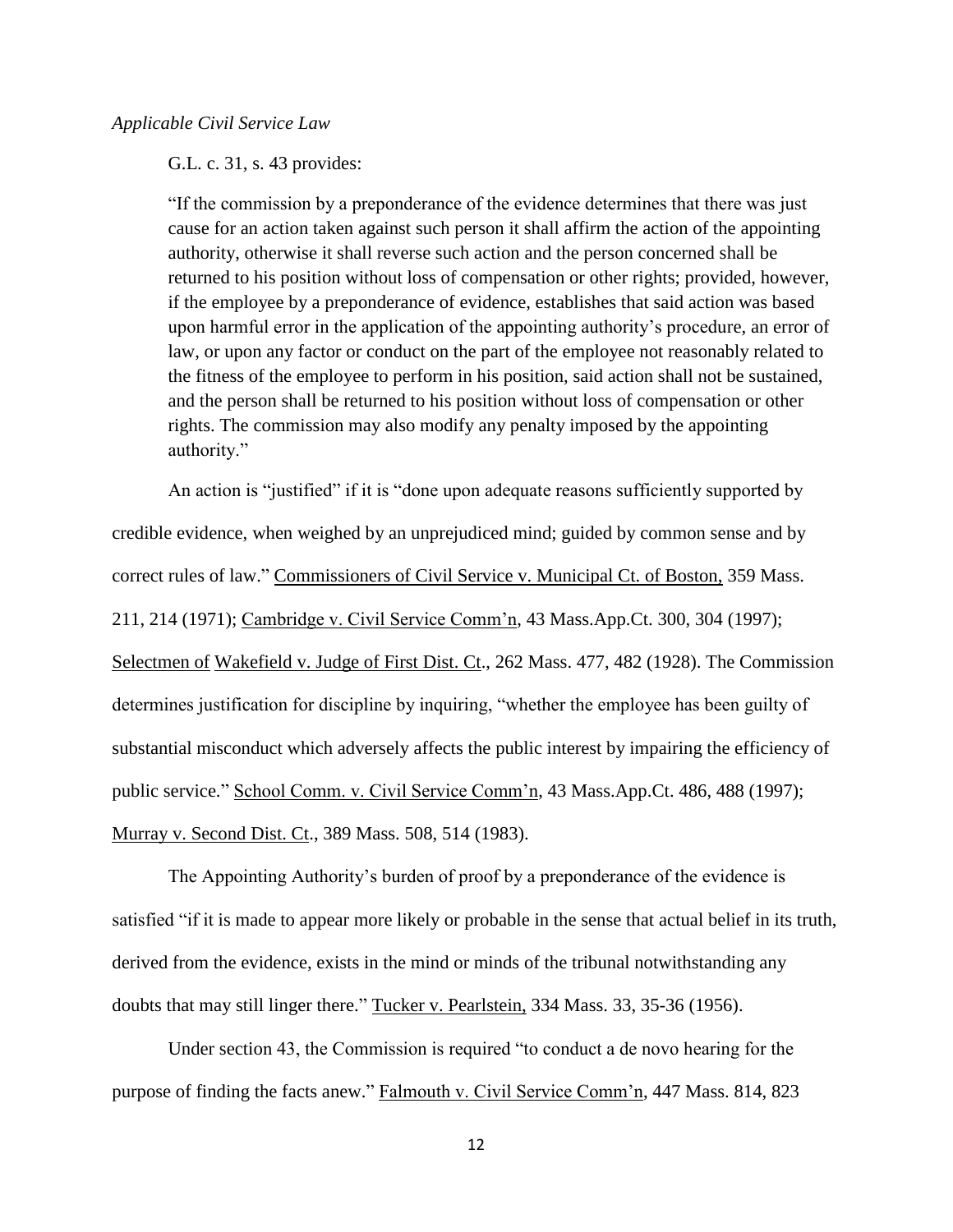(2006) and cases cited. However, "[t]he commission's task ... is not to be accomplished on a wholly blank slate. After making its de novo findings of fact, the commission does not act without regard to the previous decision of the [appointing authority], but rather decides whether 'there was reasonable justification for the action taken by the appointing authority in the circumstances found by the commission to have existed when the appointing authority made its decision'," which may include an adverse inference against a complainant who fails to testify at the hearing before the appointing authority. Id., quoting internally from Watertown v. Arria, 16 Mass.App.Ct. 331, 334 (1983) and cases cited.

Also under section 43, the Commission has "considerable discretion" to affirm, vacate or modify discipline but that discretion is "not without bounds" and requires sound explanation for doing so. *See, e.g*. Police Comm'r v. Civil Service Comm'n, 39 Mass.App.Ct. 594, 600 (1996)("The power accorded to the commission to modify penalties must not be confused with the power to impose penalties ab initio …accorded the appointing authority.") *See also* Town of Falmouth v. Civil Service Comm'n, 447 Mass. 814, 823 (2006), quoting Watertown v. Arria, 16 Mass.App.Ct. 331, 334 (1983).

It is the purview of the hearing officer to determine credibility of testimony presented to the Commission. "[T]he assessing of the credibility of witnesses is a preserve of the [Commission] upon which a court conducting judicial review treads with great reluctance." Leominster v Stratton, 58 Mass.App.Ct. 726, 729 (2003); *see* Embers of Salisbury, Inc. v. Alcoholic Beverages Control Comm'n, 401 Mass. 526, 529 (1988); Doherty v. Retirement Bd. of Medford, 425 Mass. 130, 141 (1997). *See also* Covell v. Dep't. of Social Services, 439 Mass. 766, 787 (2003).

13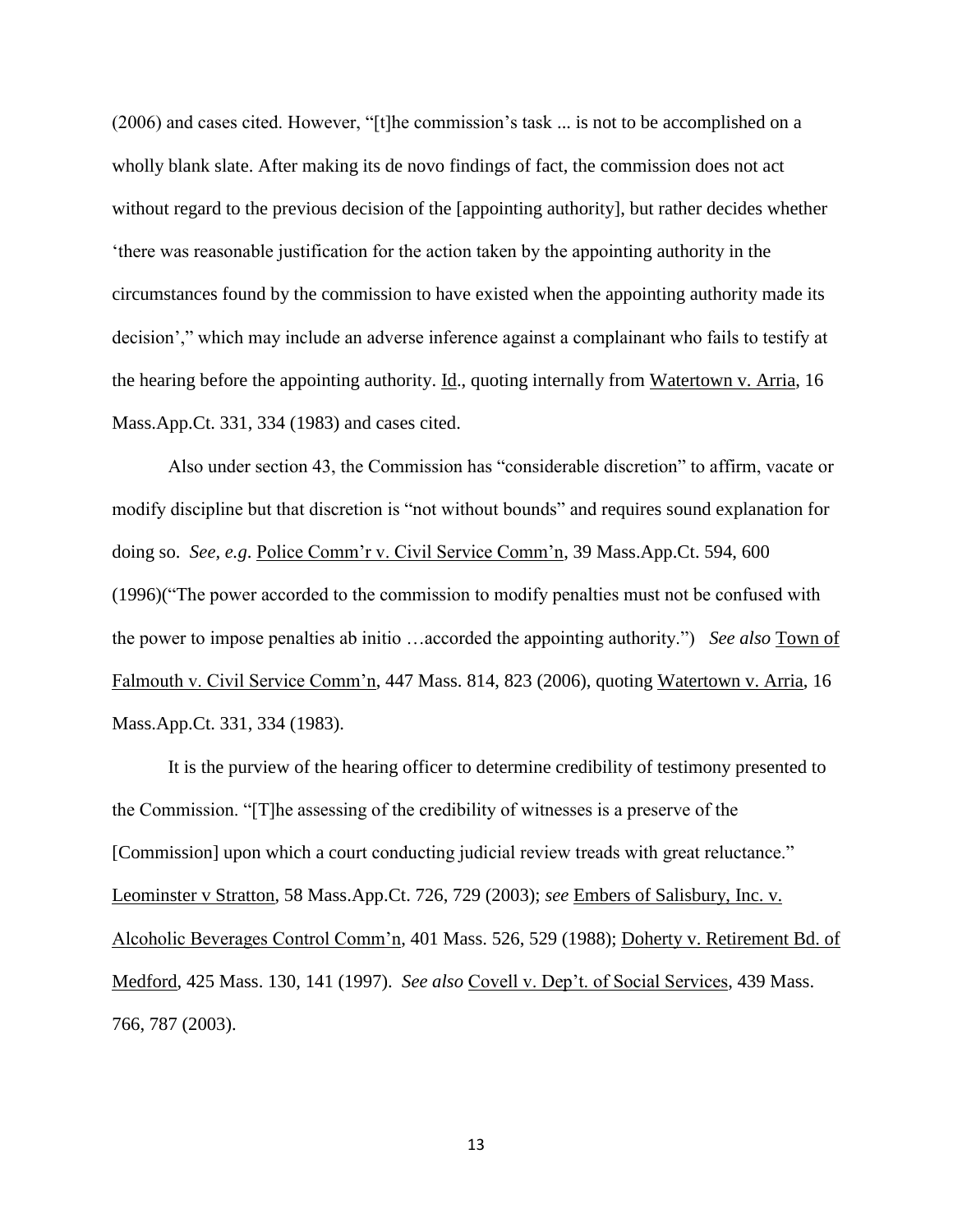#### *Analysis*

 $\overline{\phantom{a}}$ 

The Respondent has established by a preponderance of the evidence that it had just cause to discipline the Appellant. On May 1, 2017, the Appellant posted on his Facebook account, "Just wanted to thank the Nano's for making our Disney Vacation possible …." and included a photograph of his daughter apparently at the park. (R.Ex. 6) At that time, the Appellant and his family (including his mother-in-law and a family friend) were on vacation at Disney.

Shortly after the Appellant's Facebook posting, some of the DOC staff at the SBCC where the Appellant worked saw the posting online, causing a disruption. Dep. Supt. Nano was informed of it and he reported it to his superior, who instructed him to write a report about it but to otherwise have nothing to do with the matter. The Department did not conduct an investigation about the Appellant's Facebook posting but conducted a hearing at which Supt. Silva, the Appellant, Mrs. Amenta and Mrs. C testified.<sup>7</sup> The hearing officer's detailed report concluded that the Appellant's posting violated General Policy 1, Rule 6(a), (b) and (d) of the Rules and Regulations Governing All Employees of the [DOC].

Denying that he made the Facebook posting at issue, the Appellant puts forward an alternate scenario. Specifically, he asserts that Mrs. C posted the photograph and comments, with the assistance of Mrs. Amenta. However, I find that the credibility of the Appellant's witnesses in this regard is compromised. For example, at the Commission hearing, the Appellant said that Sgt. Nano had attacked him first in their fight, despite the fact that the notice of hearing said that the fight was mutual until they were on the floor, when the Appellant punched the Sergeant twice. Although the Appellant said that he did not use his phone much while they were

<sup>&</sup>lt;sup>7</sup> The lack of a DOC hearing appears to be the sole "procedural" claim by the Appellant under G.L. c. 31, s. 42. A strict reading of DOC policy 522 (*infra*) does not require an investigation, per se, in regard to every disciplinary issue that arises. However, it would behoove the DOC to conduct them as a matter of course, whether the conduct was "overt", as Supt. Silva is reported to have stated at the DOC hearing in this matter, or not.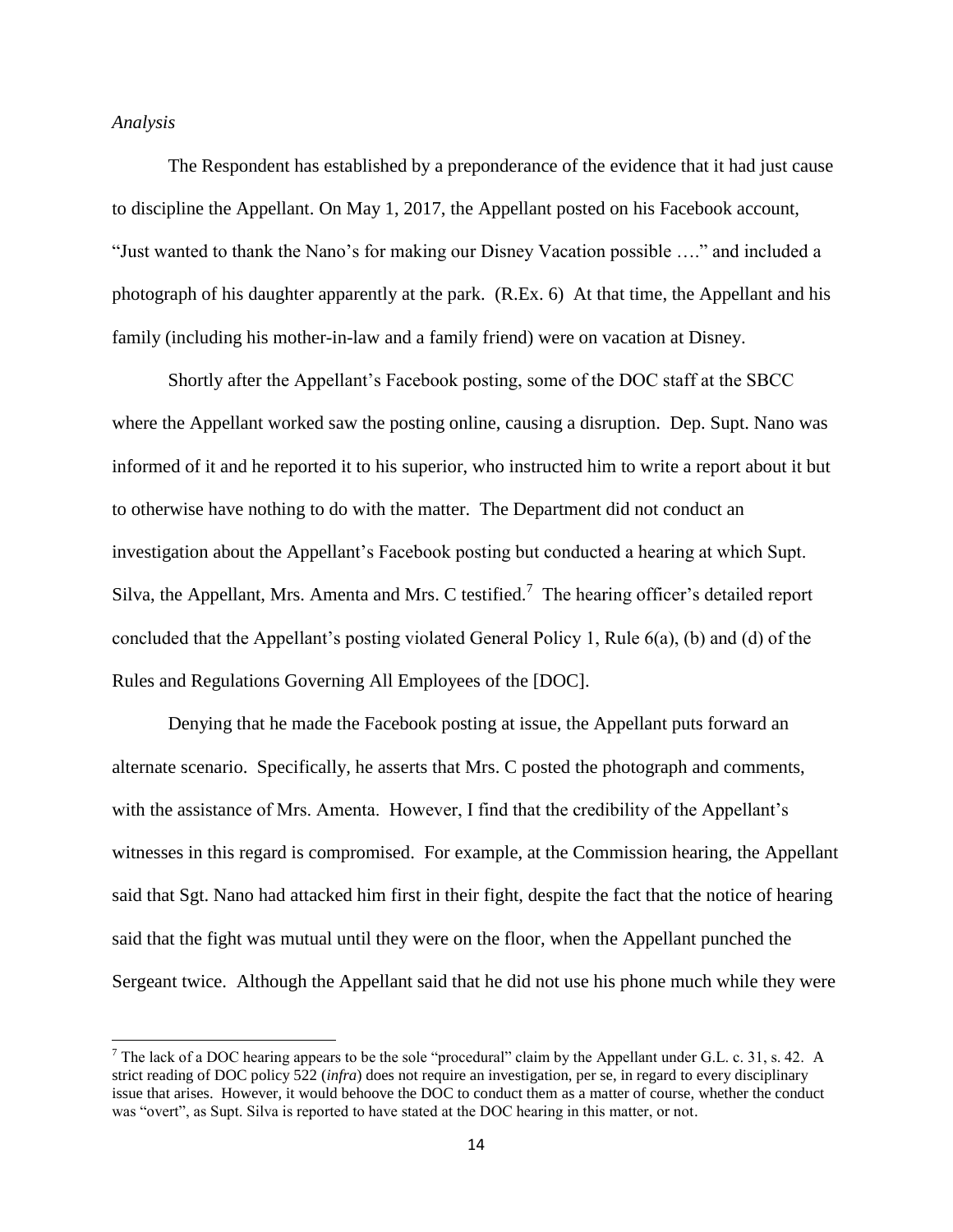in Florida on vacation, it was clearly available to him and, at least on one day of the vacation, he did not participate in all of the family activities. Mrs. Amenta said that she never had a Facebook account but Mrs. C and the Appellant stated that Mrs. Amenta had had a Facebook account, albeit some time ago. Mrs. Amenta said that she and Mrs. C used the Appellant's phone to show Mrs. C how to use Facebook because Mrs. Amenta's phone was charging. However, Mrs. Amenta had used her own cell phone, while it was charging, to send a photo to the Appellant's cell phone. Although Mrs. C said that she wanted to learn how to use Facebook, as of the date of the Commission hearing, Mrs. C did not have a Facebook account. The Appellant and Mrs. Amenta testified at the Commission that Mrs. Amenta uses the Appellant's Facebook account and his phone. However, the Appellant's case before the DOC did not include such a statement, which suggests that the statements were belatedly contrived. Mrs. Amenta has her own cell phone and supposedly accesses the Appellant's Facebook account from her phone. If that were the case, why would Mrs. Amenta need to use the Appellant's phone? In addition, Mrs. C's responses to questioning at the Commission hearing were, at times, evasive. Asked if she showed Mrs. Amenta the wording she had written on Facebook before posting it, she said that she showed it to Mrs. Amenta but then said that she did not. When Mrs. C was asked when Mrs. Amenta sent the photo of her daughter to the Appellant's phone, Mrs. C said that Mrs. Amenta sent it to the Appellant's phone when Mrs. Amenta was showing Mrs. C how to use Facebook but later said that Mrs. Ament sent the photo to the Appellant's phone earlier. When Mrs. C was asked if she read what she wrote on Facebook before posting it, Mrs. C said on one occasion that she did but then said that she did not. When she was asked if she typed " 's ", to indicate that the posting supposedly related to both grandmothers, Mrs. C said on one occasion that she did not but then said that she had. When Mrs. C was asked why she would post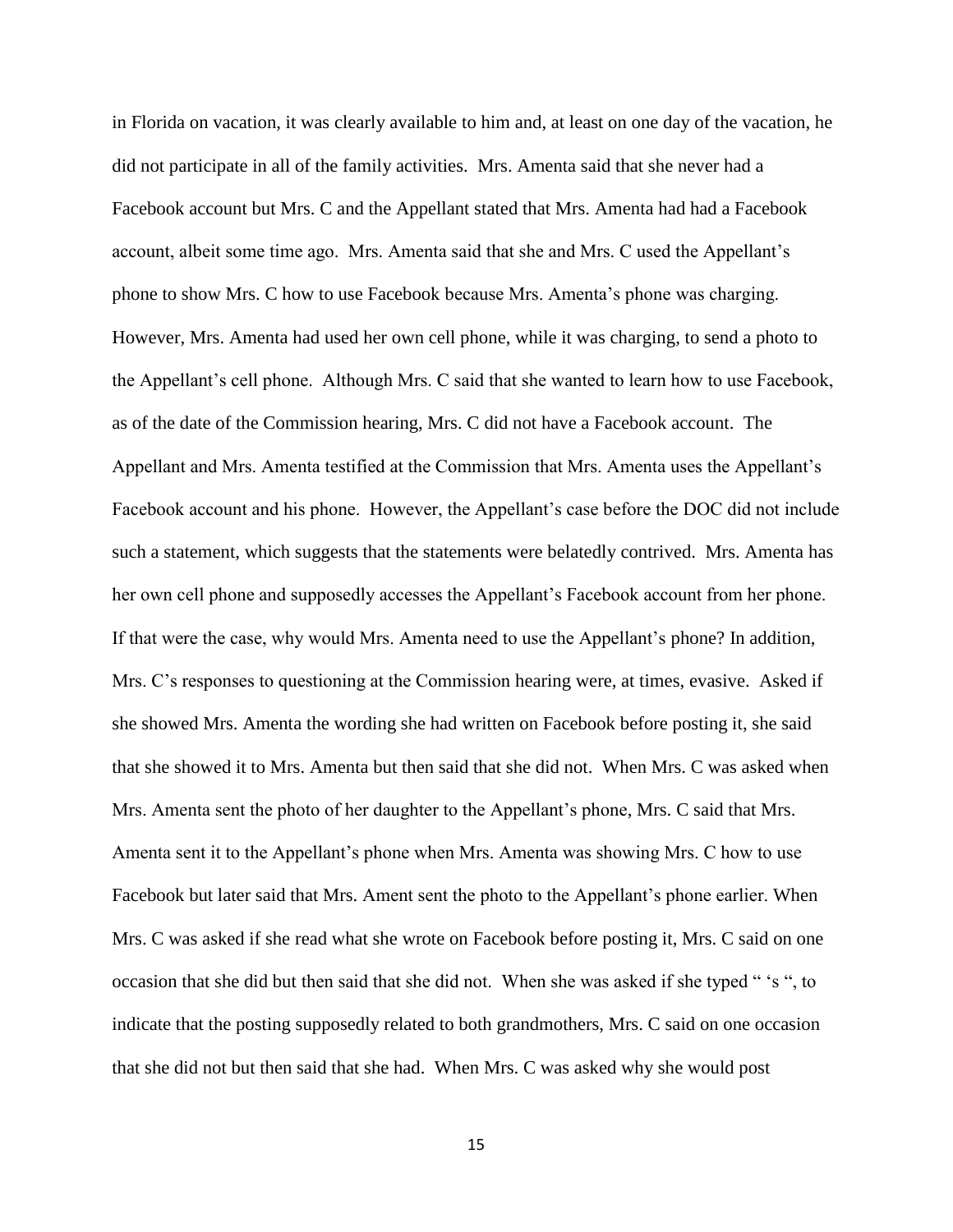something thanking herself for the trip, she said she thought it was like a "shout out" about the trip because the winter weather had been harsh, which I do not find credible. Given these doubts about testimony in support of the Appellant's case, I find its credibility limited and that it undermines the alternate scenario offered by the Appellant.

The SBCC, where the Appellant was working at the pertinent time, is a maximum security facility. Staff distractions at such a DOC facility can be dangerous. A preponderance of the evidence shows that at least some SBCC staff were distracted by the posting and at least one staff person printed it out and showed it to Dept. Supt. Nano, who discussed it with his superior, and Dept. Supt. Nano was instructed to write a report about the posting. The Appellant's posting reflected the Appellant's continuing disrespect, at least, toward Sgt. Nano and reflected poorly on the SBCC and the DOC as a whole. As such, there is little doubt that the posting and its aftermath constitute substantial misconduct which adversely affects the public interest by impairing the efficiency of public service. In the context of a DOC facility, especially a maximum security facility, it is also a threat to the safety and security of the officers and inmates. Given the essential similarities between the Respondent's findings and the findings herein and the lack of bias in the record, I find no reason to modify the discipline issued by the Respondent.

Compounding matters for the Appellant, at the time of his Facebook posting he was serving a sixty (60)-day suspension for a fight he had with Sgt. Nano. The Appellant, his union representative and the DOC signed a Last Chance Agreement relating to the fight. The Agreement stated, in part, that the Appellant and his union acknowledge that "any future incidents of unprofessional conduct and/or conduct unbecoming a correctional professional", in violation of cited rules, after a hearing per G.L. c. 31, s. 41, shall constitute just cause for

16